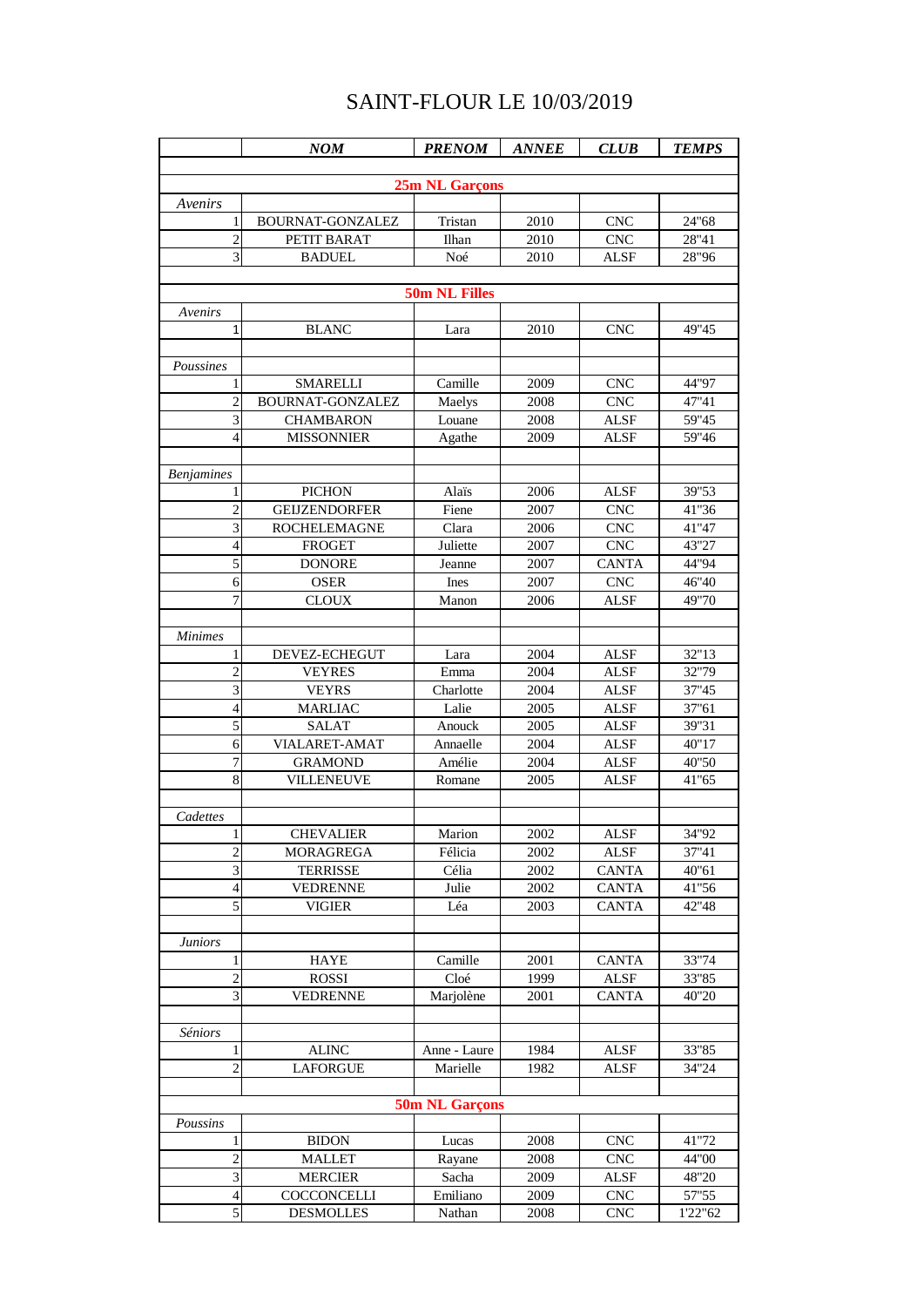| <b>Benjamins</b>         |                      |                 |      |              |                    |
|--------------------------|----------------------|-----------------|------|--------------|--------------------|
|                          | <b>MACIAG</b>        | Corentin        | 2006 | <b>CNC</b>   | 35"30              |
| $\overline{2}$           | <b>CONSTANT</b>      | Nicolas         | 2006 | <b>CANTA</b> | 36"47              |
| $\overline{3}$           | <b>BIDON</b>         | Lenny           | 2007 | <b>CNC</b>   | 39"25              |
| $\overline{4}$           | DEVEZ-ECHEGUT        | Sacha           | 2007 | <b>ALSF</b>  | 42"60              |
| 5                        | <b>POISSONNIER</b>   | Abel            | 2007 | <b>CNC</b>   | 45"69              |
| 6                        | <b>BOUBE</b>         | Sasha           | 2007 | <b>CNC</b>   | 46"53              |
| 7                        | <b>BADUEL</b>        | Cilian          | 2007 | <b>ALSF</b>  | 1'01"24            |
| 8                        | <b>FREGEAC</b>       | Paul            | 2007 | <b>ALSF</b>  | 1'06"68            |
|                          |                      |                 |      |              |                    |
| <b>Minimes</b>           |                      |                 |      |              |                    |
| 1                        | <b>LYONNET</b>       | Léo             | 2005 | <b>ALSF</b>  | 31"72              |
| $\overline{c}$           | <b>LESPINASSE</b>    | Arthur          | 2005 | <b>ALSF</b>  | 33"25              |
| $\overline{\mathbf{3}}$  | <b>GRAMOND</b>       | <b>Baptiste</b> | 2004 | ALSF         | 36"38              |
| $\overline{4}$           | <b>BARRAT</b>        | Lucas           | 2005 | <b>CNC</b>   | 37"77              |
| $\overline{5}$           | <b>MORAGREGA</b>     | Joseph          | 2004 | <b>ALSF</b>  | 41"97              |
| 6                        | <b>ARNAUD</b>        | Ange            | 2005 | <b>CNC</b>   | 42"48              |
| $\overline{7}$           | <b>VIGIER</b>        | Antonin         | 2005 | <b>CNC</b>   | 49"47              |
|                          |                      |                 |      |              |                    |
| Cadets                   |                      |                 |      |              |                    |
| 1                        | <b>ROUX</b>          | Nathan          | 2002 | <b>ALSF</b>  | 27"37              |
| $\overline{2}$           | DE CASTRO            | Thomas          | 2003 | <b>CNC</b>   | $\overline{3}1"70$ |
| 3                        | <b>ROUX</b>          | Léo             | 2003 | <b>ALSF</b>  | 32"19              |
| $\overline{4}$           | <b>VIGIER</b>        | Marien          | 2003 | <b>CNC</b>   | 33"93              |
| $\overline{5}$           | <b>GUISSEZ</b>       | Geoffrey        | 2003 | <b>CNC</b>   | 34"84              |
| 6                        | <b>FERRER</b>        | Paul            | 2003 | <b>ALSF</b>  | 35"00              |
|                          |                      |                 |      |              |                    |
| <b>Juniors</b>           |                      |                 |      |              |                    |
| 1                        | <b>LEFRANC</b>       | Louis           | 2000 | <b>ALSF</b>  | 30"38              |
| $\overline{\mathcal{L}}$ | <b>DUVERT</b>        | Quentin         | 2001 | <b>CANTA</b> | 35"14              |
|                          |                      |                 |      |              |                    |
| Séniors                  |                      |                 |      |              |                    |
| 1                        | <b>FRANQUET</b>      | Antoine         | 1998 | <b>CNC</b>   | 28"38              |
| $\overline{2}$           | <b>GUDEFIN</b>       | Thibault        | 1984 | ALSF         | 29"24              |
|                          |                      |                 |      |              |                    |
|                          |                      | 100m NL Filles  |      |              |                    |
| Avenirs                  |                      |                 |      |              |                    |
| $\mathbf{1}$             | <b>PINQUIE</b>       | Laurine         | 2010 | <b>CANTA</b> | 2'12"45            |
|                          |                      |                 |      |              |                    |
| <b>Benjamines</b>        |                      |                 |      |              |                    |
|                          | <b>PICONH</b>        | Alaïs           | 2006 | <b>ALSF</b>  | 1'31"73            |
| $\overline{c}$           | <b>OSER</b>          | Ines            | 2007 | <b>CNC</b>   | 1'33"19            |
| 3                        | <b>GEIJZENDORFER</b> | Fiene           | 2007 | <b>CNC</b>   | 1'35"42            |
| $\overline{\mathcal{A}}$ | <b>ROCHELEMAGNE</b>  | Clara           | 2006 | <b>CNC</b>   | 1'38"77            |
| 5                        | <b>FROGET</b>        | Juliette        | 2007 | <b>CNC</b>   | 1'39"16            |
| 6                        | <b>DONORE</b>        | Jeanne          | 2007 | <b>CANTA</b> | 1'43"51            |
| 7                        | <b>CLOUX</b>         | Manon           | 2006 | <b>ALSF</b>  | 1'50''10           |
|                          |                      |                 |      |              |                    |
| <b>Minimes</b>           |                      |                 |      |              |                    |
|                          | DEVEZ-ECHEGUT        | Lara            | 2004 | ALSF         | 1'12"49            |
| $\overline{c}$           | VEYRES               | Emma            | 2004 | <b>ALSF</b>  | 1'16"71            |
| 3                        | MARLIAC              | Lalie           | 2005 | <b>ALSF</b>  | 1'27"22            |
| $\overline{\mathbf{4}}$  | <b>VEYRES</b>        | Charlotte       | 2004 | <b>ALSF</b>  | 1'28"33            |
| 5                        | <b>SALAT</b>         | Anouck          | 2005 | <b>ALSF</b>  | 1'29"21            |
| 6                        | <b>GRAMOND</b>       | Amélie          | 2004 | <b>ALSF</b>  | 1'30"14            |
| $\boldsymbol{7}$         | <b>VIALARET-AMAT</b> | Annaelle        | 2004 | <b>ALSF</b>  | 1'33"98            |
| 8                        | VILLENEUVE           | Romane          | 2005 | <b>ALSF</b>  | 1'36"27            |
|                          |                      |                 |      |              |                    |
| Cadettes                 |                      |                 |      |              |                    |
| 1                        | <b>CHEVALIER</b>     | Marion          | 2002 | ALSF         | 1'20"44            |
| $\overline{c}$           | <b>MORAGREGA</b>     | Félicia         | 2002 | <b>ALSF</b>  | 1'25"58            |
| 3                        | <b>TERRISSE</b>      | Célia           | 2002 | <b>CANTA</b> | 1'29"53            |
|                          |                      |                 |      |              |                    |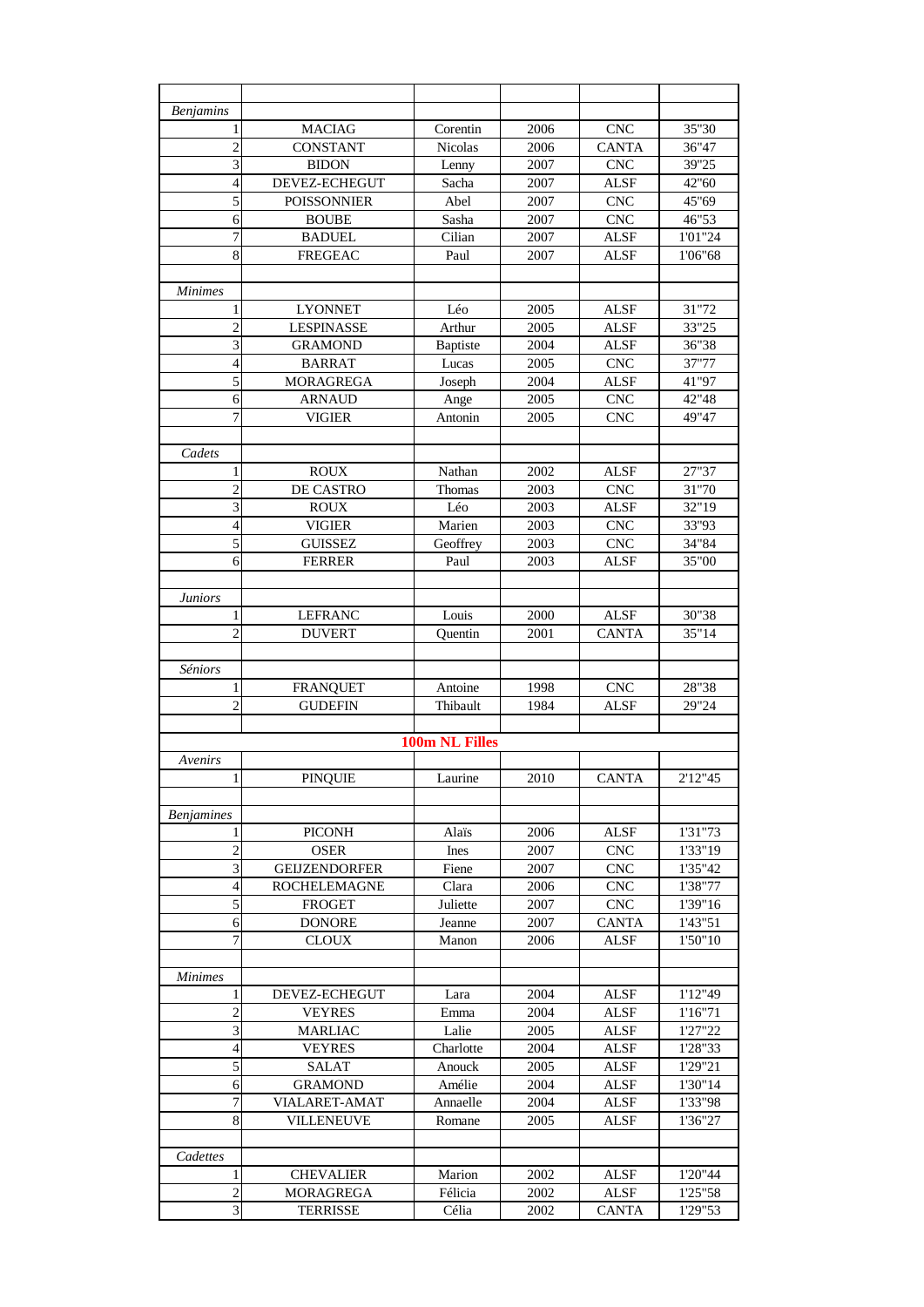| $\overline{\mathcal{A}}$ | <b>VEDRENNE</b>                   | Julie                    | 2002         | <b>CANTA</b>                | 1'29"68            |
|--------------------------|-----------------------------------|--------------------------|--------------|-----------------------------|--------------------|
| $\overline{5}$           | <b>VIGIER</b>                     | Léa                      | 2003         | <b>CANTA</b>                | 1'35"69            |
|                          |                                   |                          |              |                             |                    |
| <b>Juniors</b>           |                                   |                          |              |                             |                    |
| 1                        | <b>ROSSI</b>                      | Cloé                     | 1999         | <b>ALSF</b>                 | 1'14"97            |
| $\overline{2}$           | <b>HAYE</b>                       | Camille                  | 2001         | <b>CANTA</b>                | 1'15"60            |
| 3                        | <b>VEDRENNE</b>                   | Marjolène                | 2001         | <b>CANTA</b>                | 1'24"77            |
|                          |                                   |                          |              |                             |                    |
| Séniors                  |                                   |                          |              |                             |                    |
| 1                        | <b>ALINC</b>                      | Anne - Laure             | 1984         | <b>ALSF</b>                 | 1'19"03            |
| $\boldsymbol{2}$         | <b>LAFORGUE</b>                   | Marielle                 | 1982         | <b>ALSF</b>                 | 1'22"3             |
|                          |                                   |                          |              |                             |                    |
|                          |                                   | 100m NL Garçons          |              |                             |                    |
| <b>Benjamins</b>         |                                   |                          |              |                             |                    |
|                          | <b>MACIAG</b>                     | Corentin                 | 2006         | <b>CNC</b>                  | 1'22"44            |
| 2                        | <b>BIDON</b>                      | Lenny                    | 2007         | <b>CNC</b>                  | 1'25"60            |
| 3                        | <b>CONSTANT</b>                   | Nicolas                  | 2006         | <b>CANTA</b>                | 1'31"72            |
| $\overline{\mathbf{4}}$  | <b>RIGAL</b>                      | Raphael                  | 2006         | <b>CANTA</b>                | 1'45"92            |
| 5                        | <b>BOUBE</b>                      | Sasha                    | 2007         | CNC                         | 2'01"75            |
|                          |                                   |                          |              |                             |                    |
| <i>Minimes</i>           |                                   |                          |              |                             |                    |
| 1                        | <b>LYONNET</b>                    | Léo                      | 2005         | <b>ALSF</b>                 | 1'13"45            |
| $\overline{2}$           | <b>LESPINASSE</b>                 | Arthur                   | 2005         | <b>ALSF</b>                 | 1'17"13            |
| 3                        | <b>ARNAUD</b>                     | Ange                     | 2005         | CNC                         | 1'21"99            |
| $\overline{4}$           | <b>BARRAT</b>                     | Lucas                    | 2005         | <b>CNC</b>                  | 1'23"26            |
| $\overline{5}$           | <b>GRAMOND</b>                    | Baptiste                 | 2004         | <b>ALSF</b>                 | 1'24"83            |
| 6                        | <b>MORAGREGA</b>                  | Joseph                   | 2004         | <b>ALSF</b>                 | 1'34"65            |
| $\overline{7}$           | VIGIER                            | Antonin                  | 2005         | <b>CNC</b>                  | 1'44"66            |
|                          |                                   |                          |              |                             |                    |
| Cadets                   |                                   |                          |              |                             |                    |
|                          | <b>ROUX</b>                       | Nathan                   | 2002         | <b>ALSF</b>                 | 1'00"71            |
| $\overline{c}$           | <b>ROUX</b>                       | Léo                      | 2003         | <b>ALSF</b>                 | 1'10"95            |
| $\overline{3}$           | <b>VIGIER</b>                     | Marien                   | 2003         | <b>CNC</b>                  | 1'15"13            |
| 4                        | <b>GUISSEZ</b>                    | Geoffrey                 | 2003         | CNC                         | 1'16"44            |
| 5                        | <b>FERRER</b>                     | Paul                     | 2003         | <b>ALSF</b>                 | 1'17"17            |
| $\mathbf{6}$             | DE CASTRO                         | Thomas                   | 2003         | <b>CNC</b>                  | 1'18"38            |
|                          |                                   |                          |              |                             |                    |
| <b>Juniors</b>           | <b>LEFRANC</b>                    |                          |              | ALSF                        | 1'09"67            |
| 1<br>$\overline{c}$      |                                   | Louis                    | 2000         |                             |                    |
|                          | <b>DUVERT</b>                     | Quentin                  | 2001         | <b>CANTA</b>                | 1'20"92            |
|                          |                                   |                          |              |                             |                    |
| Séniors                  |                                   |                          |              |                             |                    |
| 1<br>$\boldsymbol{2}$    | <b>FRANQUET</b><br><b>GUDEFIN</b> | Antoine<br>Thibault      | 1998<br>1984 | <b>CNC</b><br><b>ALSF</b>   | 1'07"63<br>1'08"18 |
|                          |                                   |                          |              |                             |                    |
|                          |                                   | <b>50m 2Nages Filles</b> |              |                             |                    |
| Avenirs                  |                                   |                          |              |                             |                    |
|                          | DEVEZ-ECHEGUT                     | Léna                     | 2010         | <b>ALSF</b>                 | 57"76              |
|                          |                                   |                          |              |                             |                    |
|                          |                                   | <b>25m Dos Garçons</b>   |              |                             |                    |
| Avenirs                  |                                   |                          |              |                             |                    |
| 1                        | BOURNAT-GONZALEZ                  | Tristan                  | 2010         | <b>CNC</b>                  | 27"36              |
| $\overline{c}$           | PETIT BARAT                       | Ilhan                    | 2010         | <b>CNC</b>                  | 30"65              |
| $\overline{\mathbf{3}}$  | <b>BADUEL</b>                     | Noé                      | 2010         | <b>ALSF</b>                 | 37"27              |
|                          |                                   |                          |              |                             |                    |
|                          |                                   | <b>50m Dos Filles</b>    |              |                             |                    |
| Avenirs                  |                                   |                          |              |                             |                    |
|                          | <b>BLANC</b>                      | Lara                     | 2010         | $\ensuremath{\mathrm{CNC}}$ | 51"85              |
| 2                        | DEVEZ-ECHEGUT                     | Léna                     | 2010         | <b>ALSF</b>                 | 59"49              |
|                          |                                   |                          |              |                             |                    |
| Poussines                |                                   |                          |              |                             |                    |
|                          | <b>SMARELLI</b>                   | Camille                  | 2009         | <b>CNC</b>                  | 55"50              |
| $\mathbf{2}$             | BOURNAT-GONZALEZ                  |                          | 2008         | <b>CNC</b>                  | 59"27              |
|                          |                                   | Maelys                   |              |                             |                    |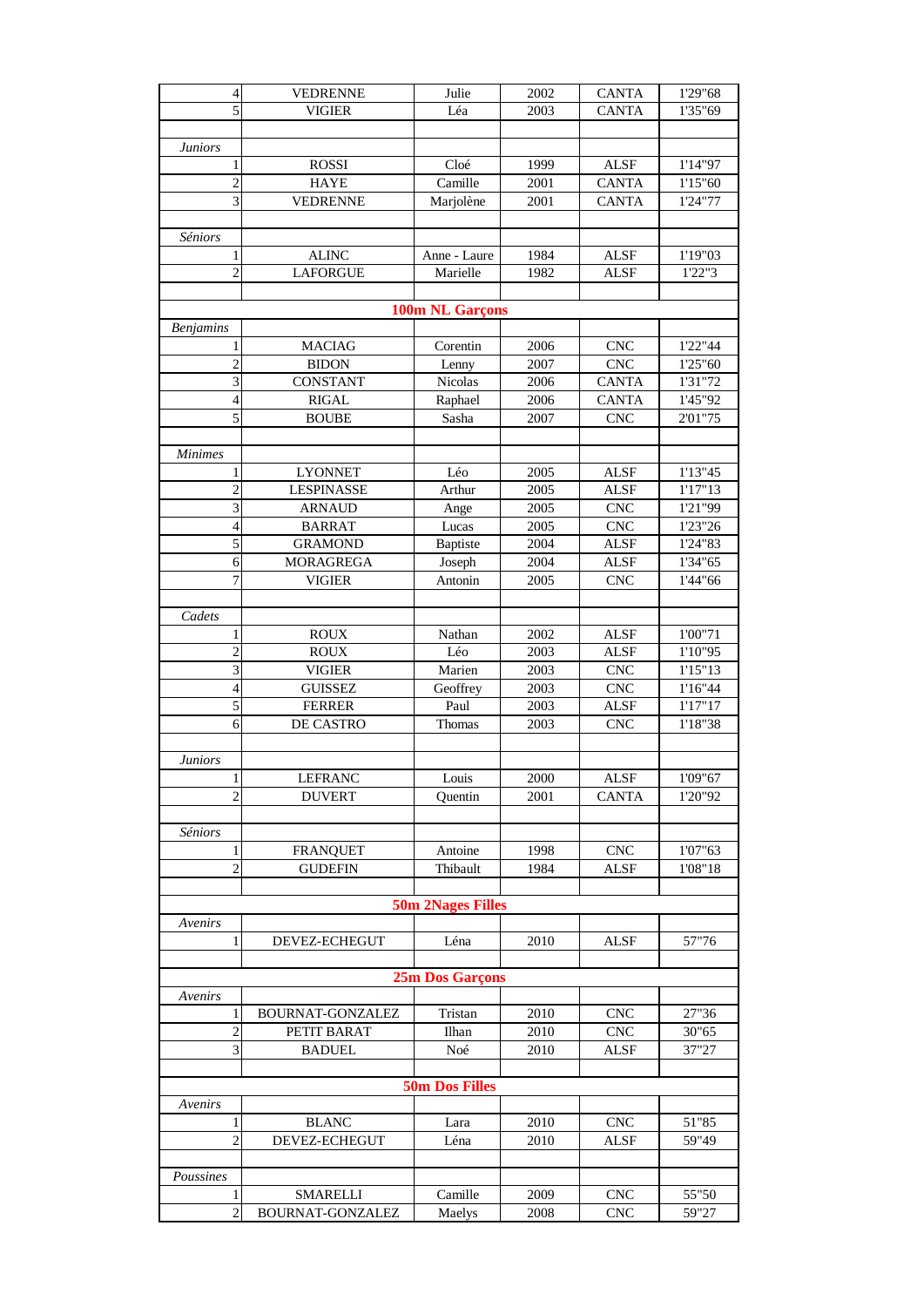| 3                        | <b>CHAMBARON</b>                | Louane                 | 2008         | <b>ALSF</b>                | 1'04"51            |
|--------------------------|---------------------------------|------------------------|--------------|----------------------------|--------------------|
| 4                        | <b>MISSONNIER</b>               | Agathe                 | 2009         | <b>ALSF</b>                | 1'11"48            |
|                          |                                 |                        |              |                            |                    |
| <b>Benjamines</b>        |                                 |                        |              |                            |                    |
| 1                        | <b>GEIJZENDORFER</b>            | Fiene                  | 2007         | <b>CNC</b>                 | 48"50              |
| $\overline{c}$           | <b>OSER</b>                     | Ines                   | 2007         | <b>CNC</b>                 | 48"93              |
| $\overline{\mathbf{3}}$  | <b>FROGET</b>                   | Juliette               | 2007         | <b>CNC</b>                 | 49"34              |
| $\overline{\mathcal{L}}$ | <b>DONORE</b>                   | Jeanne                 | 2007         | <b>CANTA</b>               | 53"40              |
| 5                        | <b>ROCHELEMAGNE</b>             | Clara                  | 2006         | <b>CNC</b>                 | 53"76              |
| 6                        | <b>CLOUX</b>                    | Manon                  | 2006         | <b>ALSF</b>                | 55"94              |
|                          | <b>PICHON</b>                   | <b>Alaïs</b>           | 2006         | <b>ALSF</b>                | 47"07              |
|                          |                                 |                        |              |                            |                    |
| <b>Minimes</b>           |                                 |                        |              |                            |                    |
| 1                        | <b>VEYRES</b>                   | Emma                   | 2004         | <b>ALSF</b>                | 38"35              |
| $\overline{c}$           | DEVEZ-ECHEGUT                   | Lara                   | 2004         | <b>ALSF</b>                | 39"11              |
| 3                        | <b>VEYRES</b>                   | Charlotte              | 2004         | <b>ALSF</b>                | 42"54              |
| $\overline{\mathbf{4}}$  | <b>MARLIAC</b>                  | Lalie                  | 2005         | <b>ALSF</b>                | 47"08              |
| 5                        | VIALARET-AMAT                   | Annaelle               | 2004         | <b>ALSF</b>                | 47"23              |
| 6                        | <b>GRAMOND</b>                  | Amélie                 | 2004         | <b>ALSF</b>                | 48"17              |
| $\boldsymbol{7}$         | <b>VILLENEUVE</b>               | Romane                 | 2005         | <b>ALSF</b>                | 48"69              |
| 8                        | <b>SALAT</b>                    | <b>Anouck</b>          | 2005         | <b>ALSF</b>                | 46"69              |
|                          |                                 |                        |              |                            |                    |
| Cadettes                 |                                 |                        |              |                            |                    |
| 1                        | <b>CHEVALIER</b>                | Marion                 | 2002         | <b>ALSF</b>                | 41"28              |
| $\overline{c}$           | <b>MORAGREGA</b>                | Félicia                | 2002         | <b>ALSF</b>                | 43"83              |
| 3                        | <b>VIGIER</b>                   | Léa                    | 2003         | <b>CANTA</b>               | 50"57              |
| $\overline{4}$           | <b>VEDRENNE</b>                 | Julie                  | 2002         | <b>CANTA</b>               | 56"92              |
| 5                        | <b>TERRISSE</b>                 | Célia                  | 2002         | <b>CANTA</b>               | 48"15              |
|                          |                                 |                        |              |                            |                    |
| Juniors                  |                                 |                        |              |                            |                    |
| 1                        | <b>HAYE</b>                     | Camille                | 2001         | <b>CANTA</b>               | 41"82              |
| $\overline{2}$           | <b>VEDRENNE</b>                 | Marjolène              | 2001         | <b>CANTA</b>               | 45"07              |
|                          |                                 |                        |              |                            |                    |
| Séniors                  |                                 |                        |              |                            |                    |
| 1                        | <b>ALINC</b>                    | Anne - Laure           | 1984         | <b>ALSF</b>                | 38"87              |
| $\overline{2}$           | <b>LAFORGUE</b>                 | Marielle               | 1982         | <b>ALSF</b>                | 43"72              |
|                          |                                 |                        |              |                            |                    |
|                          |                                 | <b>50m Dos Garçons</b> |              |                            |                    |
| Poussins                 |                                 |                        |              |                            |                    |
| 1                        | <b>BIDON</b>                    | Lucas                  | 2008         | <b>CNC</b>                 | 48"14              |
| $\overline{c}$           | <b>MALLET</b>                   | Rayane                 | 2008         | CNC                        | 59"68              |
| 3                        | <b>COCCONCELLI</b>              | Emiliano               | 2009         | <b>CNC</b>                 | 1'03"51            |
| $\overline{4}$           | <b>DESMOLLES</b>                | Nathan                 | 2008         | <b>CNC</b>                 | 1'21"55            |
| 5                        | <b>MERCIER</b>                  | Sacha                  | 2009         | <b>ALSF</b>                | 57"05              |
|                          |                                 |                        |              |                            |                    |
| <b>Benjamins</b>         |                                 |                        |              |                            |                    |
| 1                        | <b>MACIAG</b>                   | Corentin               | 2006<br>2007 | <b>CNC</b>                 | 44"72              |
| $\overline{c}$<br>3      | <b>BIDON</b>                    | Lenny                  |              | <b>CNC</b>                 | 45"10<br>53"62     |
|                          | <b>BOUBE</b>                    | Sasha                  | 2007         | <b>CNC</b>                 |                    |
| $\overline{4}$           | DEVEZ-ECHEGUT                   | Sacha                  | 2007         | ALSF                       | 54"60              |
| 5<br>6                   | <b>POISSONNIER</b>              | Abel                   | 2007<br>2007 | <b>CNC</b>                 | 57"21              |
| $\overline{7}$           | <b>BADUEL</b><br><b>FREGEAC</b> | Cilian<br>Paul         | 2007         | <b>ALSF</b><br><b>ALSF</b> | 1'04"76<br>1'06"84 |
| 8                        | <b>CONSTANT</b>                 |                        |              | <b>CANTA</b>               | 46"60              |
|                          |                                 | <b>Nicolas</b>         | 2006         |                            |                    |
| <b>Minimes</b>           |                                 |                        |              |                            |                    |
|                          | <b>GRAMOND</b>                  | Baptiste               | 2004         | <b>ALSF</b>                | 38"45              |
| 2                        | <b>LESPINASSE</b>               | Arthur                 | 2005         | ALSF                       | 40"37              |
| 3                        | BARRAT                          | Lucas                  | 2005         | <b>CNC</b>                 | 43"81              |
| $\overline{4}$           | <b>MORAGREGA</b>                | Joseph                 | 2004         | <b>ALSF</b>                | 45"07              |
| 5                        | <b>ARNAUD</b>                   | Ange                   | 2005         | <b>CNC</b>                 | 46"67              |
| 6                        | <b>VIGIER</b>                   | Antonin                | 2005         | <b>CNC</b>                 | 49"68              |
| 7                        | <b>LYONNET</b>                  | Léo                    | 2005         | <b>ALSF</b>                | 39"39              |
|                          |                                 |                        |              |                            |                    |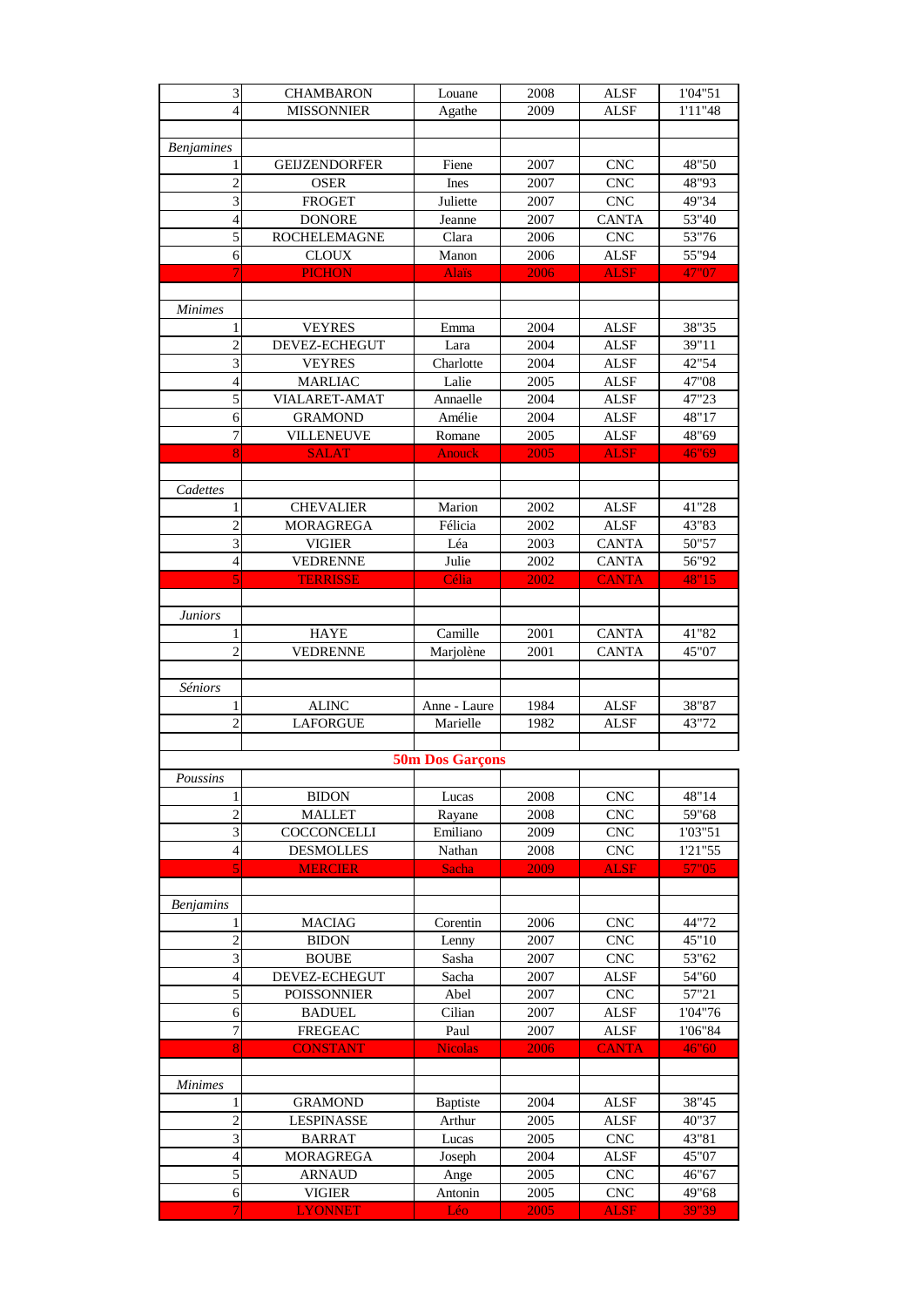| Cadets                  |                      |                         |      |              |         |
|-------------------------|----------------------|-------------------------|------|--------------|---------|
| 1                       | <b>ROUX</b>          | Nathan                  | 2002 | <b>ALSF</b>  | 34"42   |
| $\overline{2}$          | DE CASTRO            | Thomas                  | 2003 | <b>CNC</b>   | 36"84   |
| $\overline{\mathbf{3}}$ | <b>VIGIER</b>        | Marien                  | 2003 | <b>CNC</b>   | 38"47   |
| $\overline{4}$          | <b>ROUX</b>          | Léo                     | 2003 | <b>ALSF</b>  | 4072    |
| 5                       | <b>GUISSEZ</b>       | Geoffrey                | 2003 | <b>CNC</b>   | 41"93   |
| 6                       | <b>FERRER</b>        | Paul                    | 2003 | <b>ALSF</b>  | 45"24   |
|                         |                      |                         |      |              |         |
|                         |                      |                         |      |              |         |
| <b>Juniors</b>          |                      |                         | 2000 |              |         |
| $\mathbf{1}$            | <b>LEFRANC</b>       | Louis                   |      | <b>ALSF</b>  | 39"54   |
| $\overline{c}$          | <b>DUVERT</b>        | Ouentin                 | 2001 | <b>CANTA</b> | 50"97   |
|                         |                      |                         |      |              |         |
| Séniors                 |                      |                         |      |              |         |
| 1                       | <b>FRANQUET</b>      | Antoine                 | 1998 | <b>CNC</b>   | 34"66   |
| $\overline{2}$          | <b>GUDEFIN</b>       | Thibault                | 1984 | <b>ALSF</b>  | 35"74   |
|                         |                      |                         |      |              |         |
|                         |                      | <b>100m Dos Filles</b>  |      |              |         |
| Avenirs                 |                      |                         |      |              |         |
| $\mathbf{1}$            | <b>PINQUIE</b>       | Laurine                 | 2010 | <b>CANTA</b> | 2'04"09 |
|                         |                      |                         |      |              |         |
| <i>Benjamines</i>       |                      |                         |      |              |         |
| 1                       | <b>OSER</b>          | Ines                    | 2007 | <b>CNC</b>   | 1'50"74 |
| $\overline{2}$          | <b>PICHON</b>        | Alaïs                   | 2006 | <b>ALSF</b>  | 1'52"71 |
| $\overline{\mathbf{3}}$ | <b>ROCHELEMAGNE</b>  | Clara                   | 2006 | <b>CNC</b>   | 1'53"77 |
| $\overline{4}$          | <b>FROGET</b>        | Juliette                | 2007 | <b>CNC</b>   | 1'54"61 |
| $\overline{5}$          |                      |                         |      |              |         |
|                         | <b>DONORE</b>        | Jeanne                  | 2007 | <b>CANTA</b> | 1'57"72 |
| 6 <sup>1</sup>          | <b>GEIJZENDORFER</b> | Fiene                   | 2007 | <b>CNC</b>   | 1'47"51 |
|                         |                      |                         |      |              |         |
| <b>Minimes</b>          |                      |                         |      |              |         |
| 1                       | <b>VEYRES</b>        | Emma                    | 2004 | <b>ALSF</b>  | 1'27"38 |
| $\overline{c}$          | DEVEZ-ECHEGUT        | Lara                    | 2004 | <b>ALSF</b>  | 1'30"15 |
| 3                       | <b>VEYRES</b>        | Charlotte               | 2004 | <b>ALSF</b>  | 1'34"07 |
| $\overline{4}$          | VIALARET-AMAT        | Annaelle                | 2004 | <b>ALSF</b>  | 1'42"69 |
| $\overline{5}$          | <b>SALAT</b>         | Anouck                  | 2005 | <b>ALSF</b>  | 1'42"71 |
| 6                       | <b>VILLENEUVE</b>    | Romane                  | 2005 | <b>ALSF</b>  | 1'48"11 |
| $\overline{7}$          | <b>GRAMOND</b>       | Amélie                  | 2004 | ALSF         | 1'48"31 |
| 8                       | <b>MARLIAC</b>       | Lalie                   | 2005 | <b>ALSF</b>  | 1'48"39 |
|                         |                      |                         |      |              |         |
| Cadettes                |                      |                         |      |              |         |
| 1                       | <b>CHEVALIER</b>     | Marion                  | 2002 | <b>ALSF</b>  | 1'35"40 |
| $\overline{c}$          | <b>MORAGREGA</b>     | Félicia                 | 2002 | <b>ALSF</b>  | 1'36"00 |
| $\overline{3}$          | <b>TERRISSE</b>      | Célia                   | 2002 | <b>CANTA</b> | 1'44"41 |
| $\overline{\mathbf{4}}$ | <b>VIGIER</b>        | Léa                     | 2003 | <b>CANTA</b> | 1'52"70 |
| $\overline{5}$          | VEDRENNE             | Julie                   | 2002 | <b>CANTA</b> | 1'52"74 |
|                         |                      |                         |      |              |         |
| <b>Juniors</b>          |                      |                         |      |              |         |
| 1                       | <b>HAYE</b>          | Camille                 | 2001 | <b>CANTA</b> | 1'30"84 |
| $\overline{c}$          | <b>VEDRENNE</b>      | Marjolène               | 2001 | <b>CANTA</b> | 1'32"51 |
|                         |                      |                         |      |              |         |
| Séniors                 |                      |                         |      |              |         |
|                         |                      |                         | 1984 | <b>ALSF</b>  | 1'29"88 |
| 1                       | <b>ALINC</b>         | Anne - Laure            |      |              |         |
| $\overline{c}$          | <b>LAFORGUE</b>      | Marielle                | 1982 | ALSF         | 1'31"35 |
|                         |                      |                         |      |              |         |
|                         |                      | <b>100m Dos Garçons</b> |      |              |         |
| <b>Benjamins</b>        |                      |                         |      |              |         |
| $\mathbf{1}$            | <b>CONSTANT</b>      | Nicolas                 | 2006 | <b>CANTA</b> | 1'37"52 |
| $\overline{c}$          | <b>MACIAG</b>        | Corentin                | 2006 | <b>CNC</b>   | 1'38"05 |
| $\overline{3}$          | <b>BIDON</b>         | Lenny                   | 2007 | <b>CNC</b>   | 1'39"97 |
| $\overline{\mathbf{4}}$ | <b>BOUBE</b>         | Sasha                   | 2007 | <b>CNC</b>   | 1'58"55 |
| $\overline{5}$          | <b>FREGEAC</b>       | Paul                    | 2007 | <b>ALSF</b>  | 2'29"14 |
| 6                       | <b>RIGAL</b>         | Raphael                 | 2006 | <b>CANTA</b> | 1'54"96 |
|                         |                      |                         |      |              |         |
|                         |                      |                         |      |              |         |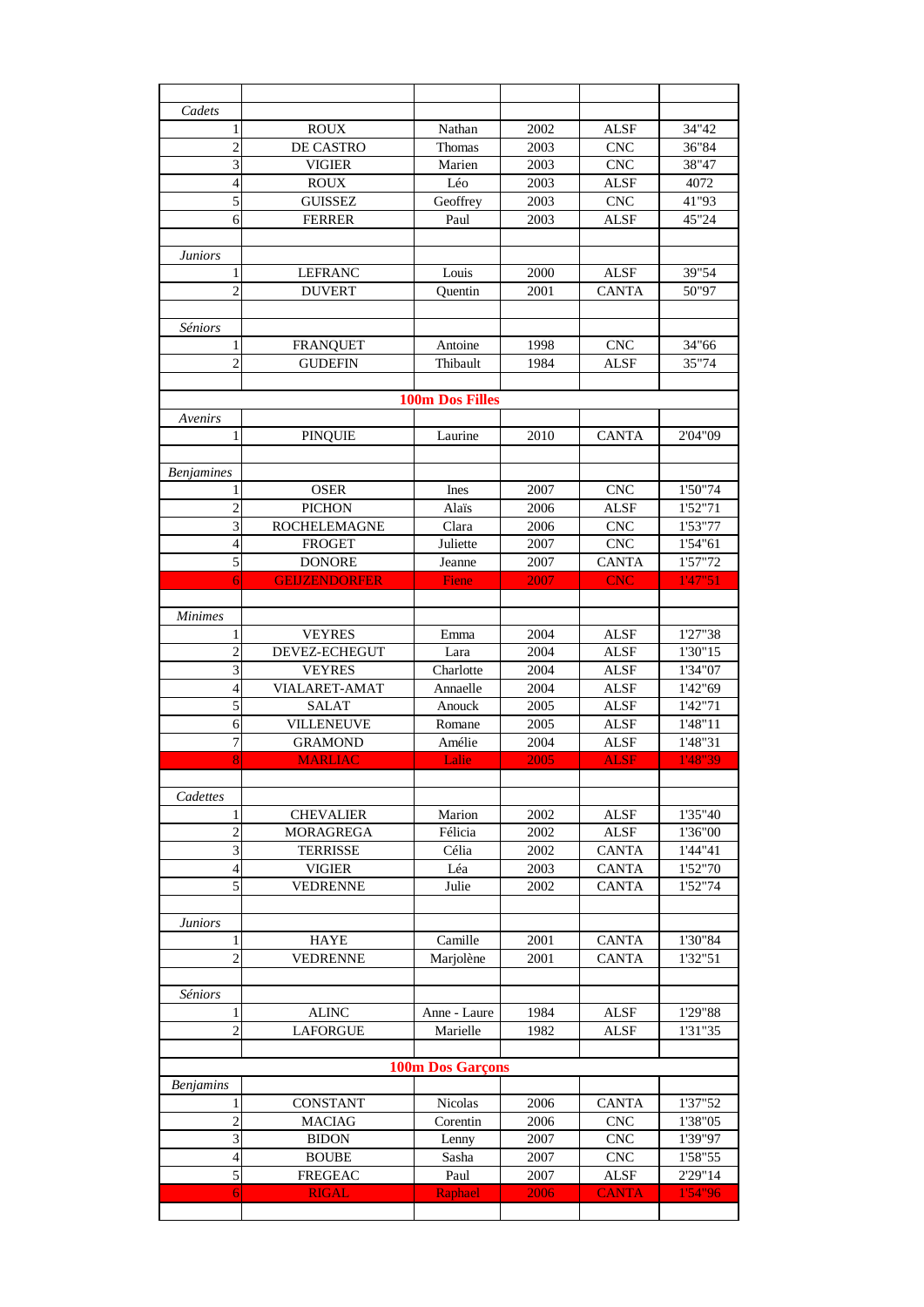| <b>Minimes</b>          |                      |                           |      |              |          |
|-------------------------|----------------------|---------------------------|------|--------------|----------|
| 1                       | <b>LYONNET</b>       | Léo                       | 2005 | <b>ALSF</b>  | 1'28"37  |
| $\overline{2}$          | <b>GRAMOND</b>       | Baptiste                  | 2004 | <b>ALSF</b>  | 1'31"55  |
| $\overline{3}$          | <b>MORAGREGA</b>     | Joseph                    | 2004 | <b>ALSF</b>  | 1'41"62  |
| $\overline{4}$          | <b>VIGIER</b>        | Antonin                   | 2005 | <b>CNC</b>   | 1'51"70  |
| 5.                      | <b>LESPINASSE</b>    | <b>Arthur</b>             | 2005 | <b>ALSF</b>  | 1'33"07  |
| $\vert 6 \vert$         | <b>BARRAT</b>        | Lucas                     | 2005 | CNC          | 1'43"04  |
|                         | <b>ARNAUD</b>        | Ange                      | 2005 | <b>CNC</b>   | 1'47''80 |
|                         |                      |                           |      |              |          |
| Cadets                  |                      |                           |      |              |          |
| 1                       | <b>ROUX</b>          | Nathan                    | 2002 | <b>ALSF</b>  | 1'20"84  |
| $\overline{2}$          | DE CASTRO            | <b>Thomas</b>             | 2003 | <b>CNC</b>   | 1'22"10  |
| 3                       | <b>VIGIER</b>        | Marien                    | 2003 | <b>CNC</b>   |          |
| $\overline{4}$          |                      |                           |      |              | 1'27"96  |
|                         | <b>FERRER</b>        | Paul                      | 2003 | <b>ALSF</b>  | 1'37"71  |
| 5                       | <b>ROUX</b>          | Léo                       | 2003 | <b>ALSF</b>  | 1'36"55  |
| 6.                      | <b>GUISSEZ</b>       | <b>Geoffrey</b>           | 2003 | <b>CNC</b>   | 1'42"63  |
|                         |                      |                           |      |              |          |
| <b>Juniors</b>          |                      |                           |      |              |          |
| 1                       | <b>DUVERT</b>        | Quentin                   | 2001 | <b>CANTA</b> | 1'16"77  |
| $\overline{2}$          | <b>LEFRANC</b>       | Louis                     | 2000 | <b>ALSF</b>  | 1'24"34  |
|                         |                      |                           |      |              |          |
| Séniors                 |                      |                           |      |              |          |
|                         | <b>GUDEFIN</b>       | <b>Thibault</b>           | 1984 | <b>ALSF</b>  | 1'15"47  |
| $\overline{2}$          | <b>FRANQUET</b>      | <b>Antoine</b>            | 1998 | <b>CNC</b>   | 1'16"78  |
|                         |                      |                           |      |              |          |
|                         |                      | <b>100m 4Nages Filles</b> |      |              |          |
| Avenirs                 |                      |                           |      |              |          |
| 1                       | <b>BLANC</b>         | Lara                      | 2010 | <b>CNC</b>   | 2'00"06  |
|                         |                      |                           |      |              |          |
| <b>Benjamines</b>       |                      |                           |      |              |          |
| 1                       | <b>OSER</b>          | Ines                      | 2007 | <b>CNC</b>   | 1'43"00  |
| $\overline{2}$          | <b>PICHON</b>        | Alaïs                     | 2006 | <b>ALSF</b>  | 1'46"81  |
| $\overline{3}$          | <b>GEIJZENDORFER</b> | Fiene                     | 2007 | <b>CNC</b>   | 1'48"84  |
| $\overline{4}$          | <b>ROCHELEMAGNE</b>  | Clara                     | 2006 | <b>CNC</b>   | 1'49"17  |
| 5                       | <b>DONORE</b>        | Jeanne                    | 2007 | <b>CANTA</b> | 1'52"55  |
| $\overline{6}$          | <b>FROGET</b>        | <b>Juliette</b>           | 2007 | <b>CNC</b>   | 1'50"98  |
|                         |                      |                           |      |              |          |
| <b>Minimes</b>          |                      |                           |      |              |          |
|                         |                      |                           |      |              |          |
| $\,1$                   | DEVEZ-ECHEGUT        | Lara                      | 2004 | ALSF         | 1'23"83  |
| $\overline{2}$          | <b>VEYRES</b>        | Emma                      | 2004 | <b>ALSF</b>  | 1'23"85  |
| 3                       | <b>VEYRES</b>        | Charlotte                 | 2004 | <b>ALSF</b>  | 1'38"07  |
| $\overline{4}$          | <b>SALAT</b>         | Anouck                    | 2005 | <b>ALSF</b>  | 1'39"62  |
| 5                       | <b>VIALARET-AMAT</b> | Annaelle                  | 2004 | <b>ALSF</b>  | 1'42"79  |
| 6                       | <b>GRAMOND</b>       | Amélie                    | 2004 | <b>ALSF</b>  | 1'44"58  |
| $\boldsymbol{7}$        | VILLENEUVE           | Romane                    | 2005 | <b>ALSF</b>  | 1'45"33  |
| $\bf 8$                 | <b>MARLIAC</b>       | Lalie                     | 2005 | <b>ALSF</b>  | 1'49"55  |
|                         |                      |                           |      |              |          |
| Cadettes                |                      |                           |      |              |          |
| 1                       | <b>CHEVALIER</b>     | Marion                    | 2002 | <b>ALSF</b>  | 1'29"42  |
| $\overline{c}$          | MORAGREGA            | Félicia                   | 2002 | ALSF         | 1'30"95  |
| $\overline{3}$          | TERRISSE             | Célia                     | 2002 | <b>CANTA</b> | 1'36"80  |
| $\overline{4}$          | VEDRENNE             | Julie                     | 2002 | <b>CANTA</b> | 1'47"97  |
| 5                       | VIGIER               | Léa                       | 2003 | <b>CANTA</b> | 1'56"19  |
|                         |                      |                           |      |              |          |
| <b>Juniors</b>          |                      |                           |      |              |          |
| 1                       | <b>ROSSI</b>         | Cloé                      | 1999 | <b>ALSF</b>  | 1'18"15  |
| $\overline{\mathbf{c}}$ | <b>HAYE</b>          | Camille                   | 2001 | <b>CANTA</b> | 1'29"75  |
| 3.                      | <b>VEDRENNE</b>      | Marjolène                 | 2001 | <b>CANTA</b> |          |
|                         |                      |                           |      |              |          |
| Séniors                 |                      |                           |      |              |          |
| 1                       | <b>ALINC</b>         | Anne - Laure              | 1984 | ALSF         | 1'19"04  |
| $\overline{c}$          | LAFORGUE             | Marielle                  | 1982 |              | 1'40"68  |
|                         |                      |                           |      | ALSF         |          |
|                         |                      |                           |      |              |          |